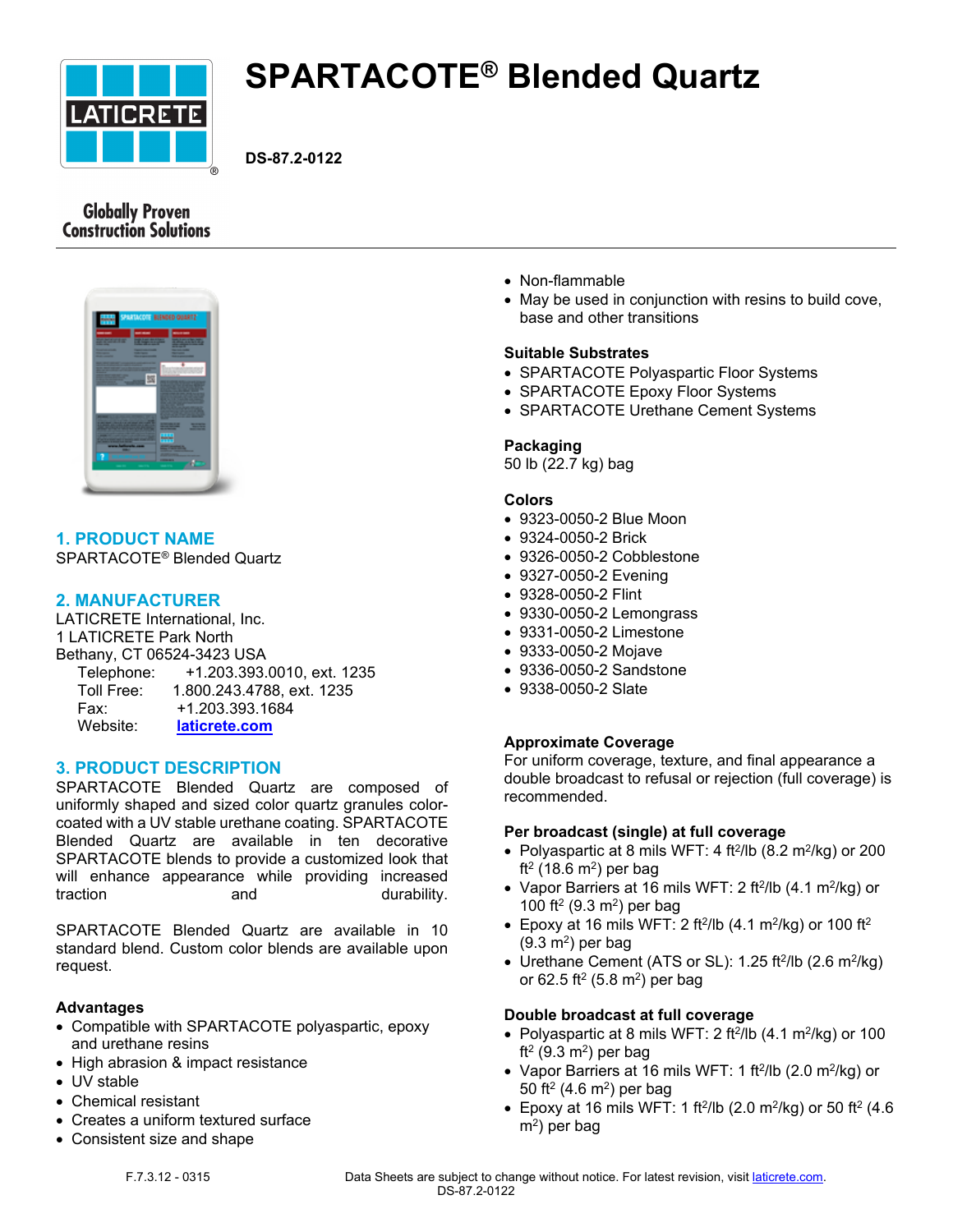Coverage values are approximate and will vary based on surface condition, preparation methods and application technique. Thicker broadcast coats will require additional quartz. Allow up to +10% for waste/spillage during estimation.

#### **Shelf Life**

Unlimited. Store at 40°F to 75°F (4°-24°C) in a covered area (out of the sun).

#### **Limitations**

Refer to data sheet for applicable SPARTACOTE base resin

#### **Cautions**

- FOR PROFESSIONAL USE ONLY
- Thoroughly read all technical data sheets, application guidelines, warranty disclaimers and Safety Data Sheets (SDS) prior to use. Application guides are available at www.laticrete.com.
- Wear protective gloves, protective clothing and eye protection.

## **4. TECHNICAL DATA**





#### **Physical Properties Property Value**

Hardness 6.5-7 mohs

UV Stability - Xenon Arc Exability - Aerion Arc PASS

Specifications subject to change without notification. Results shown are typical but reflect test procedures used. Actual field performance will depend on installation methods and site conditions.

#### **5. INSTALLATION**

Please consult the SPARTACOTE Application Guide for SPARTACTE QUARTZ system prior to use.

#### **Application**

SPARTACOTE Blended Quartz is compatible with SPARTACOTE polyaspartic, epoxy and urethane resins. See applicable product data sheet for surface preparation requirements and detailed application instructions.

After apply the broadcast coat resin per the instructions on the data sheet and while the material is still wet broadcast quartz with either a mechanical sprayer or by hand in a "rainfall pattern" into the wet resin to refusal or rejection (full coverage). There should be no resin showing or visible "wet" areas. If necessary broadcast additional quartz.

Once the broadcast coat has cured, begin removing excess quartz media. A stiff bristle broom or vacuum can be used to aid in its removal. Carefully clean up the excess quartz and re-box it as it can be used again on future projects.

Best practice to ensure uniform coverage, texture, and final appearance is to perform a second broadcast coat and quartz broadcast to refusal or rejection (full coverage).

A grout and/or topcoat is required and will provide improved UV stability, abrasion, stain resistance, and chemical resistance. A second topcoat may be used when a smoother surface texture is desired. Consult a LATICRETE Technical Service Representative for best options.

#### **Notes**

Mock-ups and field test areas are required in order to validate performance and appearance related characteristics (including but not limited to color, inherent surface variations, wear, anti-dusting, abrasion resistance, chemical resistance, stain resistance, coefficient of friction, etc.) to ensure system performance as specified for the intended use, and to determine approval of the coating system.

Variability in job site conditions (including but not limited to surface preparation, sunlight, humidity, dew point, temperature, etc.) durig application of SPARTACOTE products may lead to fisheyes, blistering, pinholes, wrinkling and outgassing of air in the concrete and are not product defects. Double priming, shading or evening application may be required.

#### **6. AVAILABILITY AND COST**

#### **Availability**

LATICRETE materials are available worldwide.

#### **For Distributor Information, Call:**

 Toll Free: 1.800.243.4788 Telephone: +1.203.393.0010 For on-line distributor information, visit LATICRETE at **[laticrete.com](https://laticrete.com/)**

#### **Cost**

Contact a LATICRETE Distributor in your area.

#### **7. WARRANTY**

See 10. FILING SYSTEM: